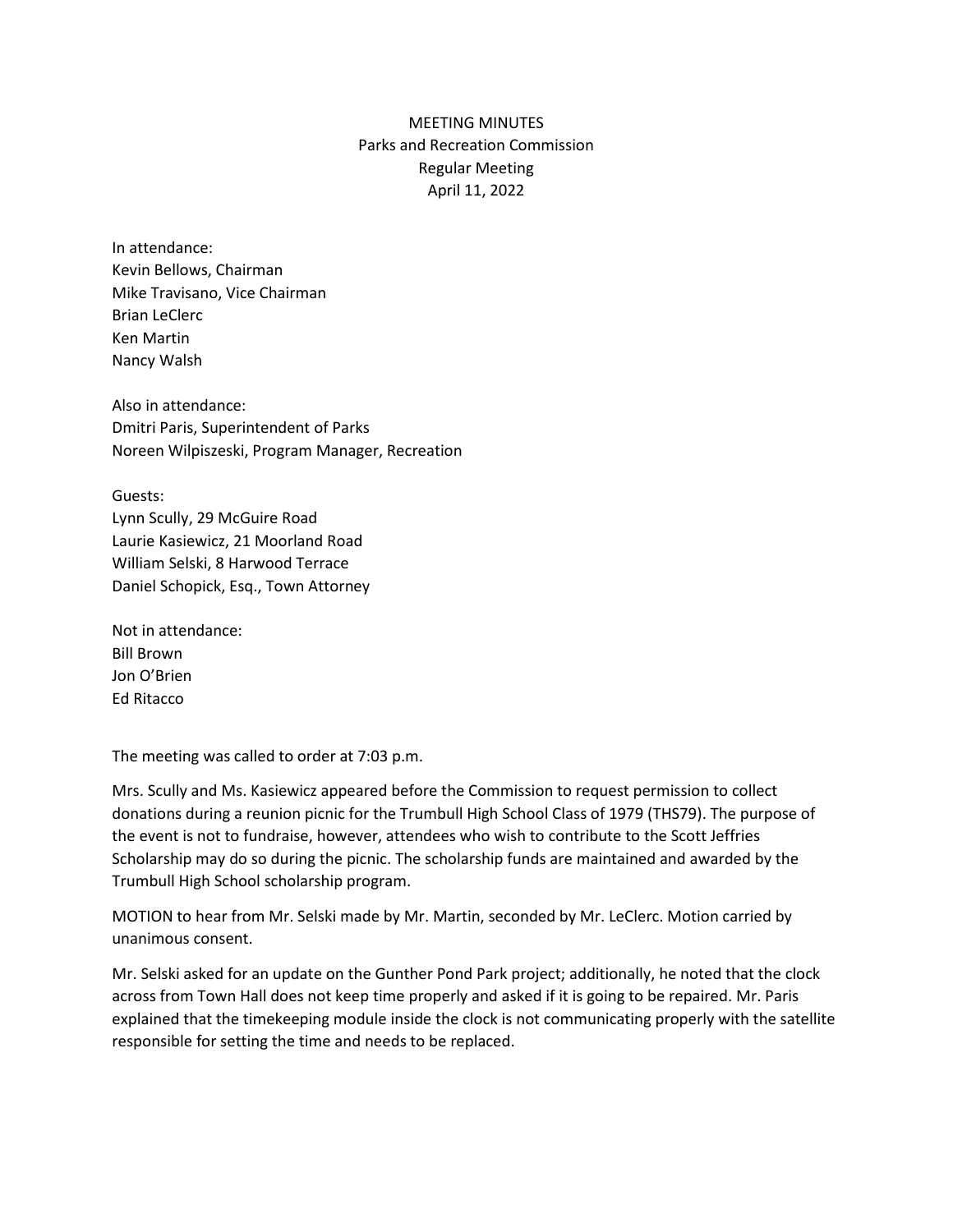As for Gunther Pond Park, Mr. Paris answered that the contractors for the work have been selected, and the next step is to choose a start date. He noted that Mr. Maurer in Engineering may be able to provide more specifics, but Mr. Paris' estimation is that the work will begin in August.

MOTION to close public comment made by Mr. Travisano, seconded by Mrs. Walsh. Motion carried by unanimous consent.

Approval of minutes was tabled due to a page being missing. The clerk will amend the minutes and provide them to the Commission for approval at the May meeting.

Richard Post sent several updates from the Sustainable Trumbull QR Code team, detailing where codes that link to the survey are located. The survey is now live. The team will continue to work with the Town and the Parks Department on the codes and their content.

Jennifer Iannucci sent further details on her proposed fundraiser in support of Ukraine. Unfortunately, she was unable to change the date of her fundraiser and therefore sought an alternative location.

Ian Hall contacted the clerk to say that the BoFish Tournament would not be seeking permission for the kids' race to include a portion of Twin Brooks Park.

A permit application was forwarded from the Parks and Recreation Department for a water lantern festival. The request is for up to 2,000 people to attend the festival at Twin Brooks Park. Some questions were raised regarding the applicant not being a Trumbull resident. In addition, the construction at the park seriously limits capacity. Ms. Wilpiszeski also noted that lanterns are against CT State fire safety statutes. No representative of the organization has requested to appear before the Commission.

There is no update on the Hillcrest Pool. A joint meeting of the Community Facilities Building Committee and Aquatics Facilities Building Committee on Wednesday, April 13.

Mr. Martin asked about the results of the recent budget hearings, particularly in terms of staffing and the Park Rangers. Mr. Paris indicated that he would address those items in his report.

The Commission discussed the request from THS79 to collect donations during their event. As the event is not being advertised as a fundraiser, and is not being held for the sole purpose of fundraising, the Commission voted to approve.

MOTION to approve THS79 picnic permit request made by Mr. Martin, seconded by Mr. LeClerc. Motion carried by unanimous consent.

Mr. Paris began his report by addressing some plumbing concerns, particularly a broken pipe at Beaches lifeguard station affecting the ceiling, a break at Kaechele, and a leak in the Babe Ruth press box.

Work at Town Hall Green will begin this week, improving sidewalks and installing site furnishings, including permanent seating.

The full-size field at Jane Ryan School is again available to Parks and Recreation. The Parks Department is working diligently to get the field ready for use as a practice field. Mr. Paris noted that the field being available is a tremendous help to the department and various leagues.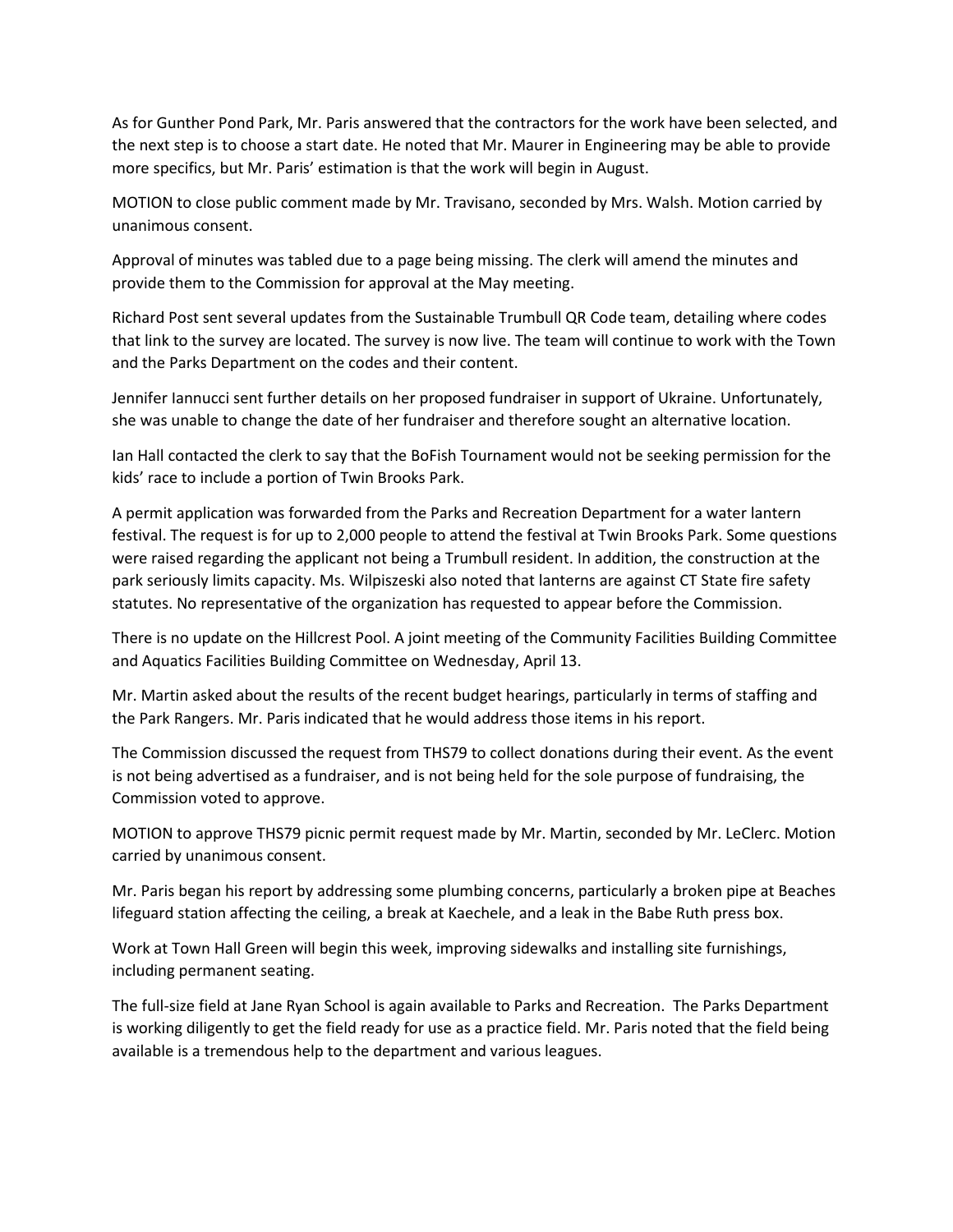Work at Indian Ledge Park is set to begin next week, including the BMX lot, lot between fields 1 and 2 and the roadway adjacent to the dog park. Additional work will also be done near the playground and picnic area, including sidewalks and expanding parking.

Sidewalk installation work at Twin Brooks Park has begun. More details and design plans are available on the Parks and Recreation website and social media. Residents are still able to use the park during this phase of construction.

Mr. Paris offered to pause his report in order to allow Attorney Schopick to discuss the fundraising issue with the Commission.

Mr. Schopick noted that once the Commission opens the parks up to fundraisers it becomes difficult to say yes to some and no to others. He suggested requiring liability insurance, a bond for potential damages, and similar considerations. He did not think the town would be liable if an organization was determined to be fraudulent after the fact. Some Commissioners raised concerns that group who meet the criteria may be controversial, however the Commission cannot be in a position to judge the mission of certain organizations. Ultimately, the Commission needs to create a set of criteria to be applied to all fundraising requests. Mr. Schopick will bring the issue to the Town Attorneys meeting next week and let the Commission know what their thoughts are.

Discussion of the Superintendent's report continued. Mr. Paris will evaluate the leak in the Babe Ruth press box and see if turning off the water will fix the problem. Mr. Bellows asked if the league can source the repairs itself since parent volunteers built the original structure.

Mr. Martin asked about plans for the Long Hill Green area. Mr. Paris replied that to his knowledge, there has been no final design concept. The fencing was removed at the insistence of the state. The Economic Development department may have more information on plans for the space.

The courts at Island Brook Park are set to be fully renovated, including the conversion of the basketball court into additional pickleball courts.

Mr. Paris said that the budget process has been very challenging this year. There were no realistic increases, including staffing. His department did a needs assessment, and ultimately decided to reconfigure the Assistant Program Manager position Recreation Department into a full-time Park Ranger position. The assistant program manager is ideally suited to the position having been with the Town for a number of years, and is fully on board with the change. Nothing will happen until the final budget is approved.

Mr. Martin expressed concern that losing the assistant program manager places a burden on Ms. Wilpszeski. She noted that the automation of certain processes and the closure of Hillcrest pool makes it difficult to justify keeping the full-time assistant position, in addition to the program supervisors who assist with summer programming.

Mr. Paris reminded the Commission that the Ranger staff is constantly in flux because of hourly restrictions on seasonal employees. The addition of a full-time ranger allows for more consistent coverage in the parks.

Ms. Wilpszeski gave an overview of upcoming programming that was detailed in her report to the Commission, including movie nights, concert series, and Easter egg hunt.